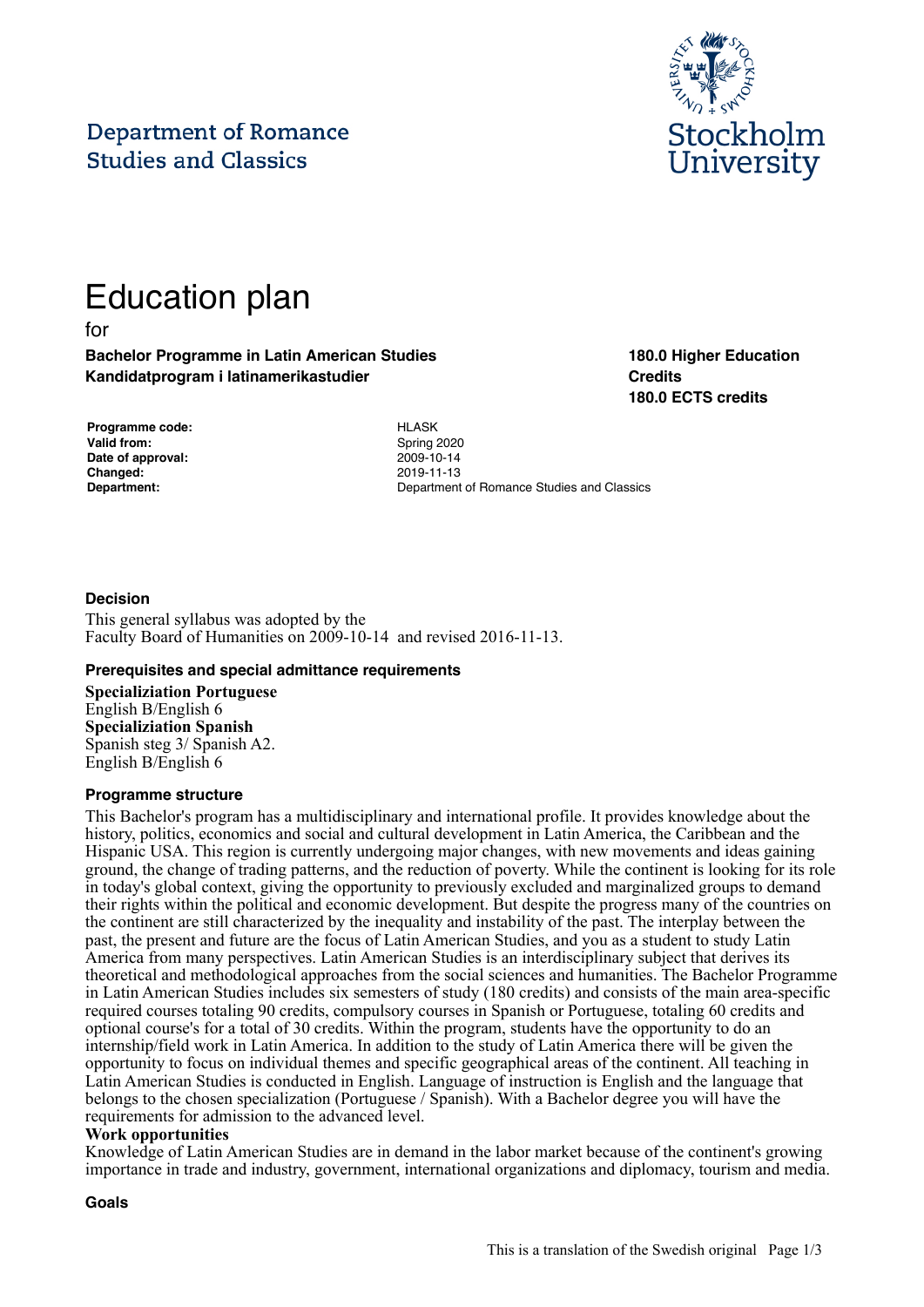# **Degree of Bachelor**

*Knowledge and understanding*

The student shall

- demonstrate knowledge and understanding in the main field of study, including knowledge of the disciplinary foundation of the field, knowledge of applicable methodologies in the field, specialised study in some aspect of the field as well as awareness of current research issues.

#### *Competence and skills*

The student shall

- demonstrate the ability to search for, gather, evaluate and critically interpret the relevant information for a formulated problem and also discuss phenomena, issues and situations critically;

- demonstrate the ability to identify, formulate and solve problems autonomously and to complete tasks within predetermined time frames

- demonstrate the ability to present and discuss information, problems and solutions in speech and writing and in

dialogue with different audiences, and

- demonstrate the skills required to work autonomously in the main field of study.

# *Judgement and approach*

The student shall

- demonstrate the ability to make assessments in the main field of study informed by relevant disciplinary, social and ethical issues

- demonstrate insight into the role of knowledge in society and the responsibility of the individual for how it is used, and

- demonstrate the ability to identify the need for further knowledge and ongoing learning.

# **Courses**

#### **Study route and obligatory courses Specialization Portuguese:**

*Semester 1* Latin America Studies I, 30 credits,(main field of study Latin America Studies)

*Semester 2* Latin America Studies II, 30 credits, (main field of study Latin America Studies)

*Semester 3* Portuguese I, (main field of study Portuguese)

*Semester 4* Portuguese II, (main field of study Portuguese)

*Semester 5* Studies abroad or Internships, 30 credits, (main field of study Latin America Studies) or Other courses 30 credits.

*Semester 6* Latin American Studies - Bachelor's Course, 30 credits, (main field of study Latin America Studies).

Specialization Spanish:

*Semester 1* Latin America Studies I, 30 credits,(main field of study Latin America Studies)

*Semester 2* Latin America Studies II, 30 credits, (main field of study Latin America Studies)

*Semester 3* Spanish I, (main field of study Spanish)